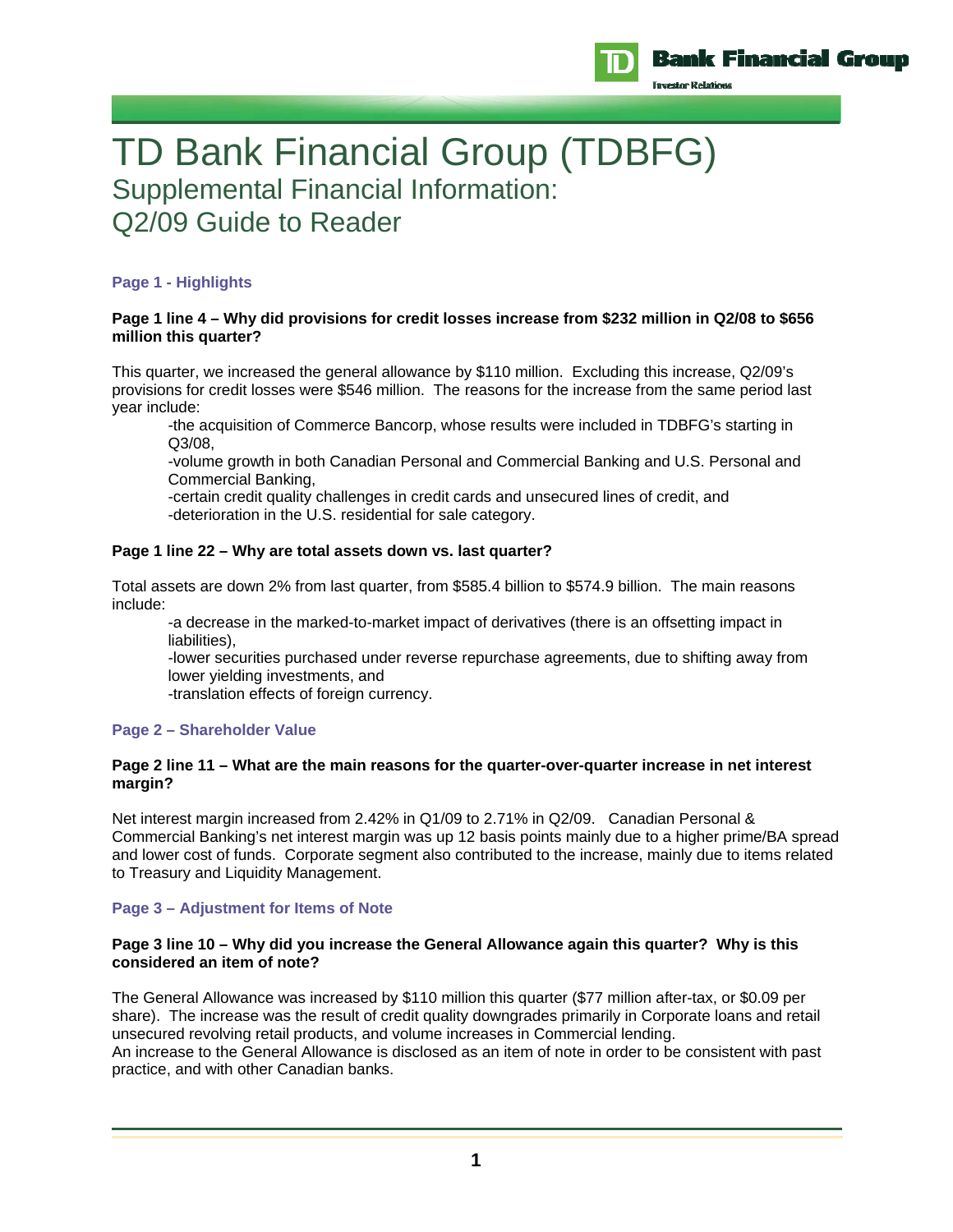

#### **Page 4 – Segmented Results Summary**

### **Page 4 line 18 – Why has the contribution from Other to total revenue increased from 3% last quarter to 12% this quarter?**

The reason for the increase in the Other line is primarily due to volatility in revenue from the Credit Product Group hedges related to the Available-for-Sale book that are booked in the U.K. Excluding these hedges, the revenue contribution from Canada and the U.S. combined was 92% in Q2/09 and 88% in Q1/09.

#### **Page 5 - Canadian Personal and Commercial Banking**

### **Page 5 line 25 – What drove the improvement in the efficiency ratio from 51.7% last quarter to 50.2% this quarter?**

The main reason for the improvement in Canadian Personal and Commercial Banking's efficiency ratio is a 4% decline in non-interest expenses. The decrease in expenses in Q2/09 from the prior quarter was mainly due to fewer calendar days and lower litigation costs.

#### **Page 6 – Wealth Management**

#### **Page 6 line 8 – Why was the contribution from TD Ameritrade down quarter-over-quarter?**

The contribution from TD Ameritrade was down because net income for the quarter ending March 31, 2009 declined to US\$132 million, down from US\$184 million the previous quarter. The contribution from TD Ameritrade to TDBFG's Q2/09 consolidated results was announced by TDBFG on April 21, 2009. For more information on TD Ameritrade's results, go to *www.amtd.com/investors*.

## **Pages 7/8 – U.S. Personal and Commercial Banking**

#### **Pages 7/8 line 4 – What are the main reasons behind the increase in provisions for credit losses?**

On a U.S. dollar basis, provisions for credit losses increased by \$46 million due mainly to an increase in reserves to maintain acceptable coverage ratios. Average loan volumes increased 3% this quarter, which also contributed to the increase in provisions.

#### **Page 9 – Wholesale Banking**

#### **Page 9 line 1 – What are the primary reasons for net interest income ("NII") going from \$720 million last quarter to \$662 million this quarter?**

The main reasons for the decline in Wholesale Banking's NII this quarter is lower trading-related NII, primarily due to lower dividend taxable equivalent basis revenue.

#### **Page 9 line 14 – Why did risk-weighted assets ("RWA") decline \$8 billion from last quarter?**

Wholesale's RWA decreased quarter over quarter primarily due to the reduction in the public equities portfolio, as well as a decline in market risk.